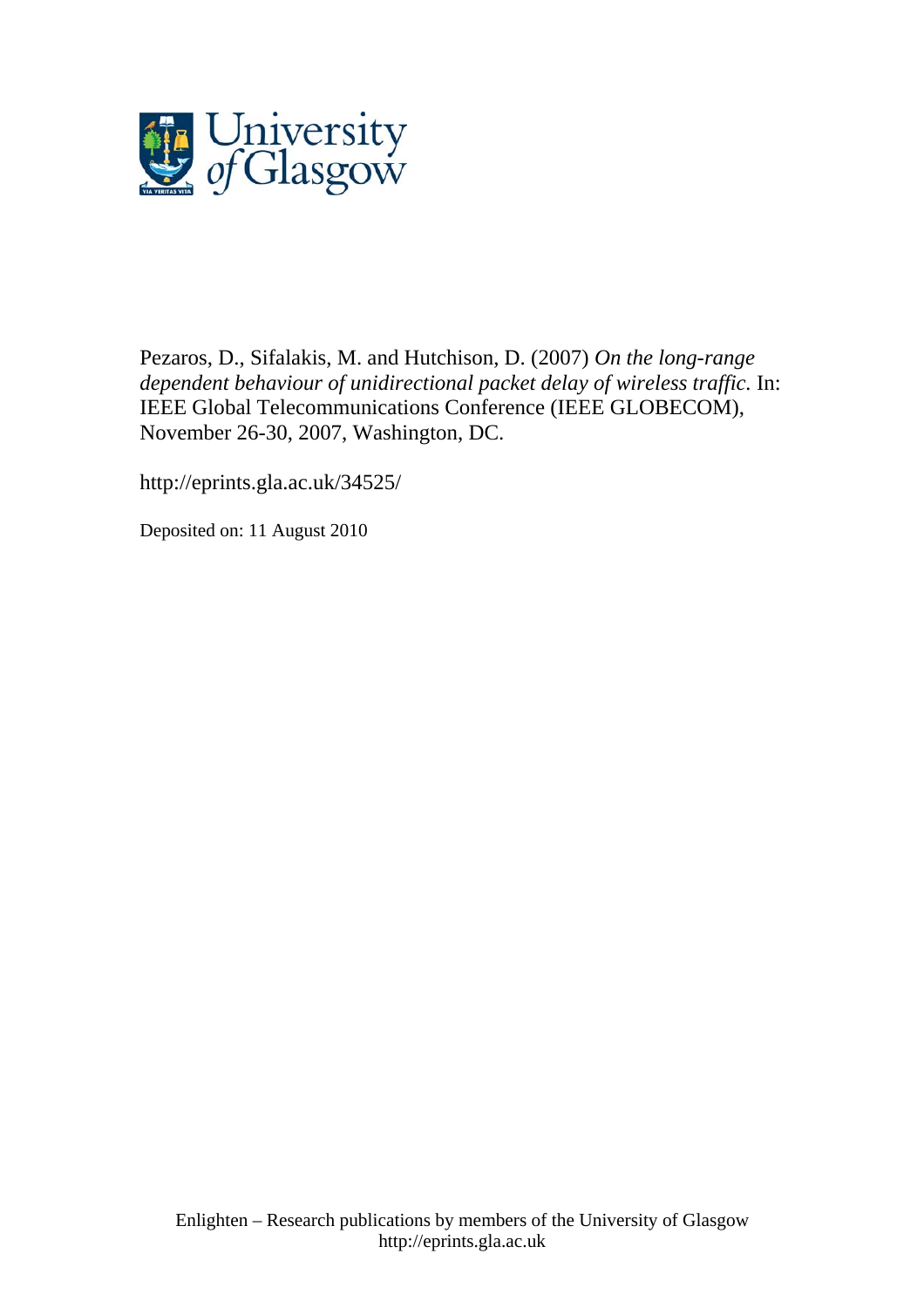# On the Long-Range Dependent Behaviour of Unidirectional Packet Delay of Wireless Traffic

Dimitrios P. Pezaros, Manolis Sifalakis, and David Hutchison Computing Department, Infolab21 Lancaster University Lancaster, UK  ${dp, mis, dh}$ @comp.lancs.ac.uk

*Abstract***— In contrast to aggregate inter-packet metrics that quantify the arrival processes of aggregate traffic at a single point in the network, intraflow end-to-end per-packet performance metrics assess the level of service quality experienced by certain traffic types while routed over a network path. Consequently, while the former is influenced by the superimposition of a large number of concurrent ON/OFF sources, the latter mainly depends on the specific transport mechanisms employed by individual flows in conjunction with the temporal resource contention along the end-to-end path. In this paper, we have used a ubiquitous measurement technique to assess the unidirectional end-to-end delay characteristics experienced by diverse sets of IPv6 flows routed over heterogeneous wireless network configurations. We analysed numerous traces to find that, when viewed as time series data, often exhibit long-range dependence manifested by Hurst parameter estimates greater than 0.5. Our results suggest that the end-to-end packet delay can be bursty across multiple time scales even at the microflow level, implying high performance variability during sufficiently long-lived application sessions. We anticipate that the quantification of such intraflow phenomena can enable applications to optimise and adjust their operation in the face of potential performance degradation.** 

## *Keywords- long-range dependence; autocorrelation; selfsimilarity; unidirectional delay; IPv6*

#### I. INTRODUCTION

Self-similarity and Long-Range Dependence (LRD) have become widely accepted characteristics of facets of network traffic for more than a decade. Studies in LAN [11], WAN [15], and transport/application-specific traffic [6] have advocated its bursty behaviour not being flattened when averaged over long time scales, hence challenging the commonly assumed Poisson or Markovian arrival processes to model network traffic. Research has primarily focused on longterm aggregate traffic characteristics, such as packet and session arrivals, to emphasise the importance of these "burstiness" preservation properties and their implications on the design, control, and analysis of high-speed networks. The LRD properties of aggregate network traffic have been linked to heavy-tailed, infinite variance phenomena at the level of individual source-destination pairs, represented by ON/OFF sources and packet trains models whereby a source alternates between active (ON-period) and idle (OFF-period) states [19].

However, not many studies have focused on investigating the existence (or otherwise) of LRD within finer-grained end-toend performance metrics at the level of individual flows. A few studies have reported non-stationary LRD in round-trip delay of synthetic UDP traffic [3], and in aggregate NTP/UDP flows [12], yet the burstiness preservation implications on the different transport mechanisms, the diverse physical infrastructures, and the unidirectional contributors of the perpacket end-to-end delay of individual flows have not been investigated, partly due to the absence of adequate and ubiquitous instrumentation mechanisms. The dynamic operation of transport-level flow control algorithms and the temporal resource contention that can result in congestion and packet loss along the end-to-end path are among the primary parameters influencing the unidirectional delay behaviour and imposing high variability, ultimately affecting the applications throughput. Presence of LRD in intraflow packet delay would imply bursty and unpredictably variable end-to-end performance. At the same time, the increasing popularity of wireless local and wide area network technologies can itself introduce highly variant performance. Fluctuations in radio channel quality of W-LANs as well as the link-layer reliability mechanisms employed by W-WANs have already been reported as factors of increased variability in end-to-end packet delay [5][9]. Therefore, quantifying the intensity and longevity of such burstiness can prove useful for models capturing application behaviour that can then take this phenomenon into consideration while optimising application-level performance parameters.

In this paper we have used in-line measurement to instrument operational IPv6 microflows delivered by reliable and unreliable transport mechanisms over mixed wired and wireless network configurations. We have analysed unidirectional delay traces and found evidence of Long-Range Dependence in delays experienced by both TCP and UDP microflows, manifesting itself through Hurst parameter estimates greater than 0.5. We compare and contrast the existence and intensity of the phenomenon between different types of unidirectional flows and two different wireless technologies. We empirically assess the relevance and accuracy of the most commonly used LRD estimators and we comment on the tail behaviour of the unidirectional delay distributions. Section II describes the measurement methodology and the experimental environment. In section III we provide a brief

This work was supported in part by the U.K. Engineering and Physical Sciences Research Council under Grant GR/S68996/01, and by the European Commission under Reference 027489.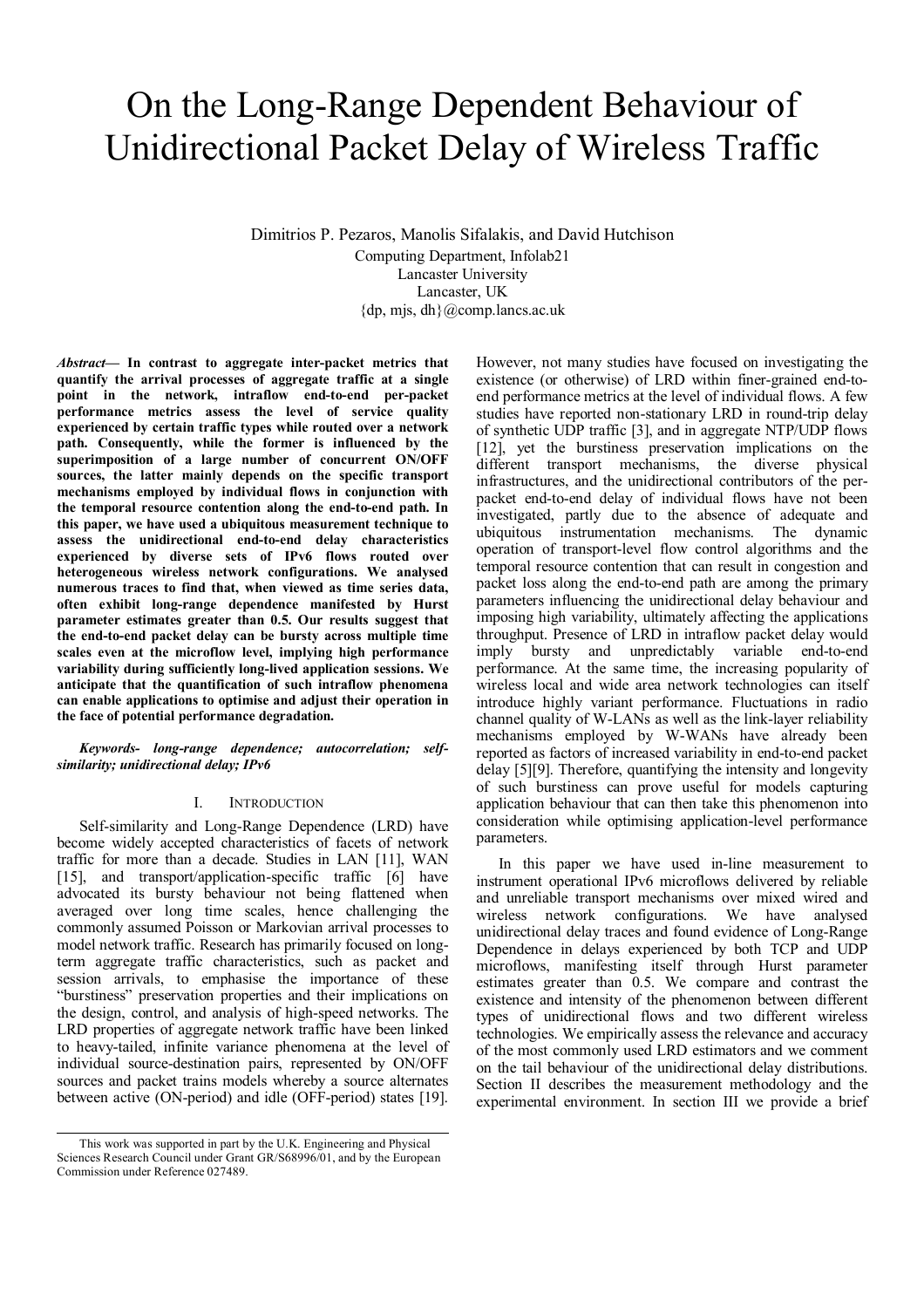definition and explanation of Long-Range Dependence and we outline the different time and frequency-domain methods used in our traces to obtain the Hurst parameter estimates. Section IV presents results obtained by the statistical analysis of our time series data supporting the case that unidirectional delay of IPv6 microflows can exhibit LRD characteristics. In Section V we discuss the accuracy and relevance of the revealed LRD behaviour in unidirectional delay, and we comment on the distributional characteristics of our time series data. Section VI concludes the paper.

## II. MEASUREMENT METHODOLOGY

## *A. In-line Measurement Technique*

In-line measurement [16] is a two-point technique that exploits the concept of piggybacking per-packet, minimal measurement indicators within the payload datagrams, in order to reveal how actual traffic is routed between two nodes in the network. By exploiting the native extensibility features of IPv6, measurement data such as timestamps and packet counters are encoded in Type-Length-Value (TLV) structures and encapsulated within an IPv6 destination options extension header. The IPv6 specification provides the space for specialpurpose data to be encoded as a native part of the networklayer header, hence making any mechanism that exploits this feature applicable to all traffic types carried over the IPv6 Internet infrastructure. Destination options extension headers in particular, are only processed at the (ultimate) destination node identified in the destination address field of the main IPv6 header. Hence, they can be defined and realistically deployed only at the edges of the network, without their presence negatively impacting the option-bearing datagrams at the intermediate forwarding nodes (a well-identified problem in IPv4). Unidirectional delay measurement has been implemented as a set of Linux kernel modules that timestamp time  $T_A$  immediately before a packet is serialised at the NIC of the source IPv6 node, and time  $T_B$  as soon as the packet arrives in the destination IPv6 node's OS kernel. Unidirectional packet delay is then calculated as  $D = T_B - T_A$ .

#### *B. Measurement Environment*

End-to-end unidirectional delay measurements have been conducted over two diverse wireless service networks of the Mobile IPv6 Systems Research Laboratory (MSRL) infrastructure [13]. MSRL includes a wireless cellular network as well as a combination of 802.11 technologies and it comprises a real service infrastructure. The measurements were carried out between a host machine connected to MSRL's wired backbone network (Linux 2.4.18; Intel 100BaseT adapter) and a host machine with multiple wireless interfaces (Linux 2.4.19; NOKIA D211 combo PCMCIA 802.11b/GPRS adapter), connected through the 802.11b/g campus-wide network and through the GPRS/GSM W-WAN network.

The W-LAN infrastructure is part of Lancaster University campus wireless network, and includes 802.11b and 802.11g. Although the nominal speed for 802.11b is 11Mb/s, it has been observed that due to interference with other appliances operating at the same frequency band (2.4 GHz), the cards often fall-back to 5.5, 2, and 1 Mb/s. The W-WAN network is

the Orange UK GPRS/GSM service network, practically allowing for speeds of up to 20/50 Kb/s (up/downlink), due to asymmetric slot allocation. Connectivity between Orange UK and the MSRL backbone is served by a 2 Mb/s wireless Frame Relay point-to-point link.

### III. LONG-RANGE DEPENDENCE (LRD) ESTIMATION

A stochastic process or time series *Y(t)* in continuous time  $t \in \mathbb{R}$  is self-similar with self-similarity (Hurst) parameter  $0 < H < 1$ , if for all  $\alpha > 0$  and  $t \ge 0$ ,

$$
Y(t) =_d a^{-H} Y(\alpha t).
$$

Self-similarity describes the phenomenon of a time series and its time-scaled version following the same distribution after normalizing by  $\alpha$ <sup>-H</sup>. This implies that the autocorrelation function (ACF) of the stationary increment process  $X(t) = Y(t) - Y(t-1)$  at *lag k* is given by

$$
\rho(k) = \frac{1}{2}((k+1)^{2H} - 2k^{2H} + (k-1)^{2H}), k \ge 1.
$$

In addition, for  $0 < H < 1$ ,  $H \neq \frac{1}{2}$ , it can be shown [2][14] that  $\lim_{k \to \infty} \rho(k) = H(2H-1)k^{2H-2}$ , and in particular for the case  $0.5 < H < 1$ ,  $\rho(k)$  asymptotically behaves as  $ck^{-\beta}$  for  $0 < \beta < 1$ , where  $c > 0$  is a constant,  $\beta = 2 - 2H$ . Therefore, the ACF decays hyperbolically which is the essential property that constitutes it not summable:

$$
\sum_{k=1}^{\infty} \rho(k) = \infty.
$$

When such condition holds, the corresponding stationary process *X(t)* is said to be *Long-Range Dependent (LRD)*. Intuitively, this property implies that the process has infinite memory for  $0.5 < H < 1$ , meaning that the individually small high-lag correlations have an important cumulative effect. This is in contrast to conventional short-range dependent processes which are characterised by an exponential decay of the autocorrelations resulting in a summable ACF. In the context of intraflow packet delay, presence of LRD indicates that unidirectional delay remains bursty over a wide range of timescales for potentially infinitely long traffic flows.

The intensity of LRD is expressed as the speed of decay of the series autocorrelation function and is measured by the value of the *Hurst* parameter; as  $H \rightarrow 1$  the dependence is stronger. Two theoretical models that have been used to simulate LRD is fractional Gaussian noise (fGn) which is the stationary increment process of fractional Brownian motion (fBm), and fractional ARIMA processes that can simultaneously model the short and long term behaviour of a time series [11]. For empirical time series, a number of time and frequency-domain estimators have been evaluated [2][18] for detecting LRD and quantifying its intensity by estimating the value of the Hurst exponent. In this paper we have employed the four most widely used estimators (see e.g. [3][7][10][12][18]), two from each domain, to assess the existence of LRD in unidirectional delay time series data for a number of diverse traffic flows.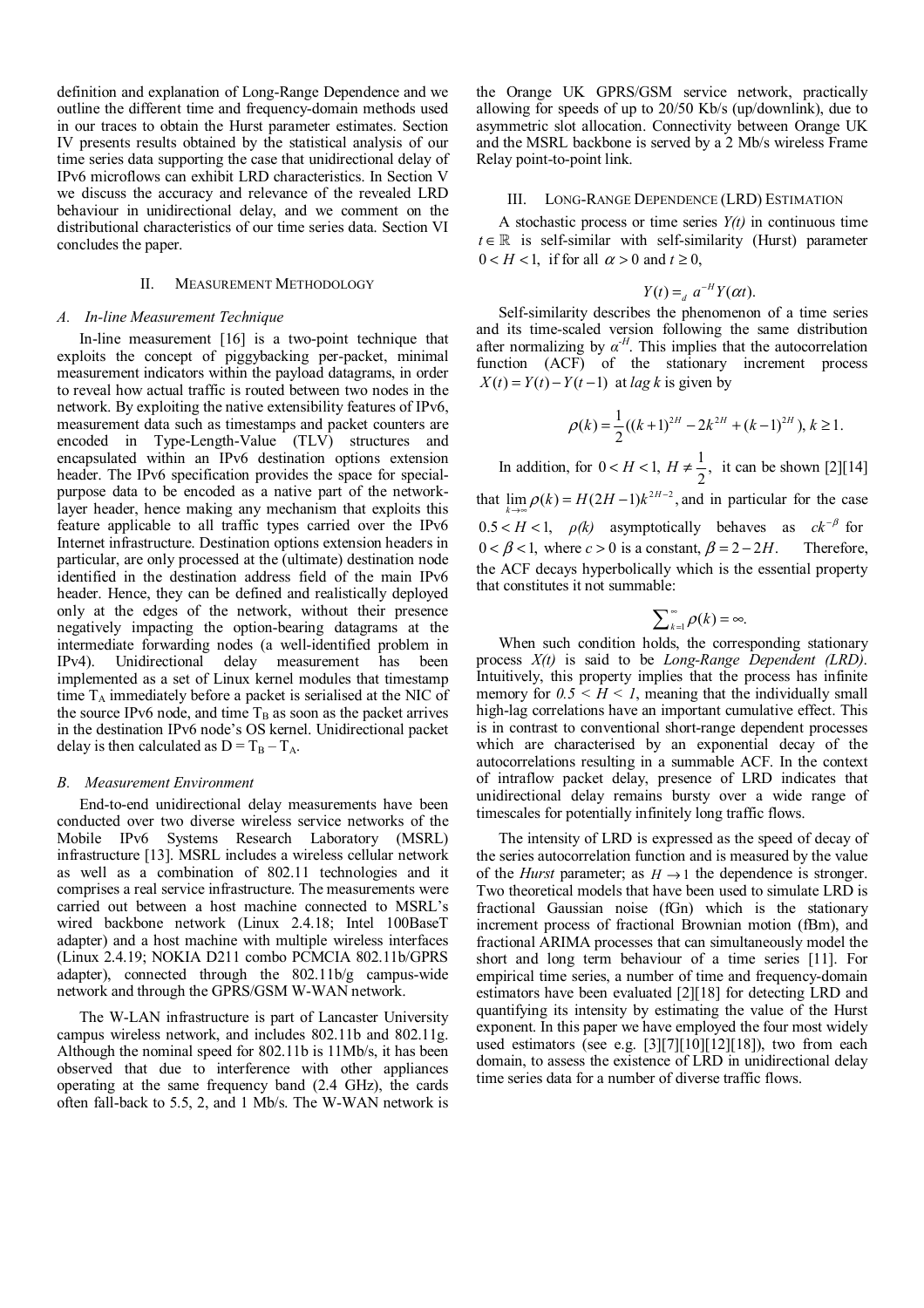# *A. Time-domain estimators*

We have employed the *aggregated variance* and the *rescaled adjusted range (R/S)* estimators. The former examines the decay of the sample variance at increasing time aggregation levels which, for LRD time series, is slower than the reciprocal of the sample size. The R/S method examines the growth in the rescaled range of partial sums of deviations of the time series from its mean, as a function of the number of points in the time-aggregated series.

## *B. Frequency-domain estimators*

The *periodogram* method is based on the discrete Fourier transform and is an estimate of the power spectral density of a discrete process which, for LRD series, should exhibit powerlaw behaviour for frequencies  $(\sim 10\%)$  close to the origin. The *Whittle* estimator is a maximum likelihood type estimate which is applied to the periodogram of the time series and minimises the flowing function *Q*:

$$
Q(\eta) = \int_{-\pi}^{\pi} \frac{I(\lambda)}{f(\lambda; \eta)} d\lambda,
$$

where  $I(\lambda)$  is the periodogram,  $f(\lambda;\eta)$  is the spectral density at frequency  $\lambda$ , and  $\eta$  is the value that minimizes the function *Q*.

The aggregated variance, R/S, and periodogram are heuristic, graphical methods that estimate the Hurst parameter by examining the slope of the line fitted to a log-log plot of the corresponding quantity of interest. On the other hand, Whittle provides an asymptotically exact estimate of *H* and a confidence interval. However, Whittle requires the empirical series to be consistent with a specific process whose underlying form must be provided. It can hence be applied to processes that have already been shown to exhibit LRD by other means. Previous studies have reported that Internet delay will not easily fit the fractional ARIMA model [3], hence fGN has been used as the underlying model for Whittle in this study.

### IV. UNIDIRECTIONAL DELAY ANALYSIS

End-to-end unidirectional delay measurements were taken as part of a broader measurement experiment over the two wireless infrastructures during November 2005 [17]. Two representative types of applications were instrumented, bulk TCP and CBR UDP flows streamed to the wireless clients over the W-LAN and W-WAN environments. For bulk TCP transfers, the forward and reverse paths were simultaneously instrumented. Throughout the experiments, communication ends synchronised using the Network Time Protocol (NTP) with a common stratum 1 server through additional high-speed wired network interfaces, in order to avoid having NTP messages competing with the instrumented traffic over the bottleneck wireless links. The NTP daemon was allowed sufficient time to synchronise prior to the experiments until it reached a large polling interval. The offset reported by NTP was always on the order of  $10^{-3}$  or less, with respect to the minimum one-way delay observed. All the delay traces were empirically examined against negative values as well as against linear alteration (either increase or decrease) of the minimum delay over time. None of these offset/skew phenomena were experienced.

Delay measurements were taken upon arrival of each packet to its destination, hence at irregular time instants. In order to convert the traces to time series data, they were discretised into equally sized bins based on the packet arrival time. Delays of multiple packets arriving within each bin were averaged, and the mean delay was considered for the time series. Although this process inevitably smooths out short-term variations in packet delay, bin size was carefully selected to contain as few packets as possible, while at the same time avoiding empty bins.

The totally different characteristics of traffic between the two directions of TCP bulk transfers and the UDP streaming flows constitute their simultaneous examination particularly interesting. Figure 1 indicatively shows the burstiness preservation of the unidirectional delay experienced by the data path of a TCP flow over the W-LAN topology at varying time scales, demonstrating the absence of a characteristic size of a burst. The upper left plot shows a complete presentation of the unidirectional delay time series using one-second bins. Then, the bottom left plot shows the same time series whose first 3 second interval is "blown up" by a factor of ten, and the truncated time series has time granularity of 100 ms. Likewise, the rightmost plots show parts of the time series with an equivalent number of samples for time granularities of 500 and 50 ms, respectively. Overall, the plots show significant bursts in intraflow one-way delay at different levels spanning almost three orders of magnitude.

All LRD estimators are sensitive to phenomena such as periodicity, short-term correlations and non-stationarity in the time series and can be misled to inaccurate Hurst estimates or even to reporting LRD to non-LRD series [10]. In order to refine the LRD estimation process, we have employed a number of calibration techniques to remove and minimise the effect of such caveats. The traces have been empirically examined to ensure the absence of trends and non-stationarity such as long plateaus of high delay values. We have also used methods of controlled randomisation [8] to remove short-term correlations and periodicities that can be mistaken for LRD. Furthermore, the modified periodogram estimator has been applied on our delay traces to initially determine whether the time series agrees with a *noise* (rather than a *motion*) [4] and choose the appropriate methods for estimating *H* reliably. This method estimates the power spectrum of the signal by dividing the frequencies into logarithmically equally-spaced boxes and averaging the corresponding periodogram values inside each box [18]. For our traces, the slope of the resulting power spectral density plot assumed values  $-1 < \beta < 1$ , implying the series can be categorised as fGn, and therefore aggregate variance, R/S, and periodogram can reliably estimate *H* [4].

The cumulative results of the three graphical Hurst parameter estimation methods described in the previous section are shown in figure 2. The plots have been clustered in two groups based on the wireless medium over which the measurements have been taken.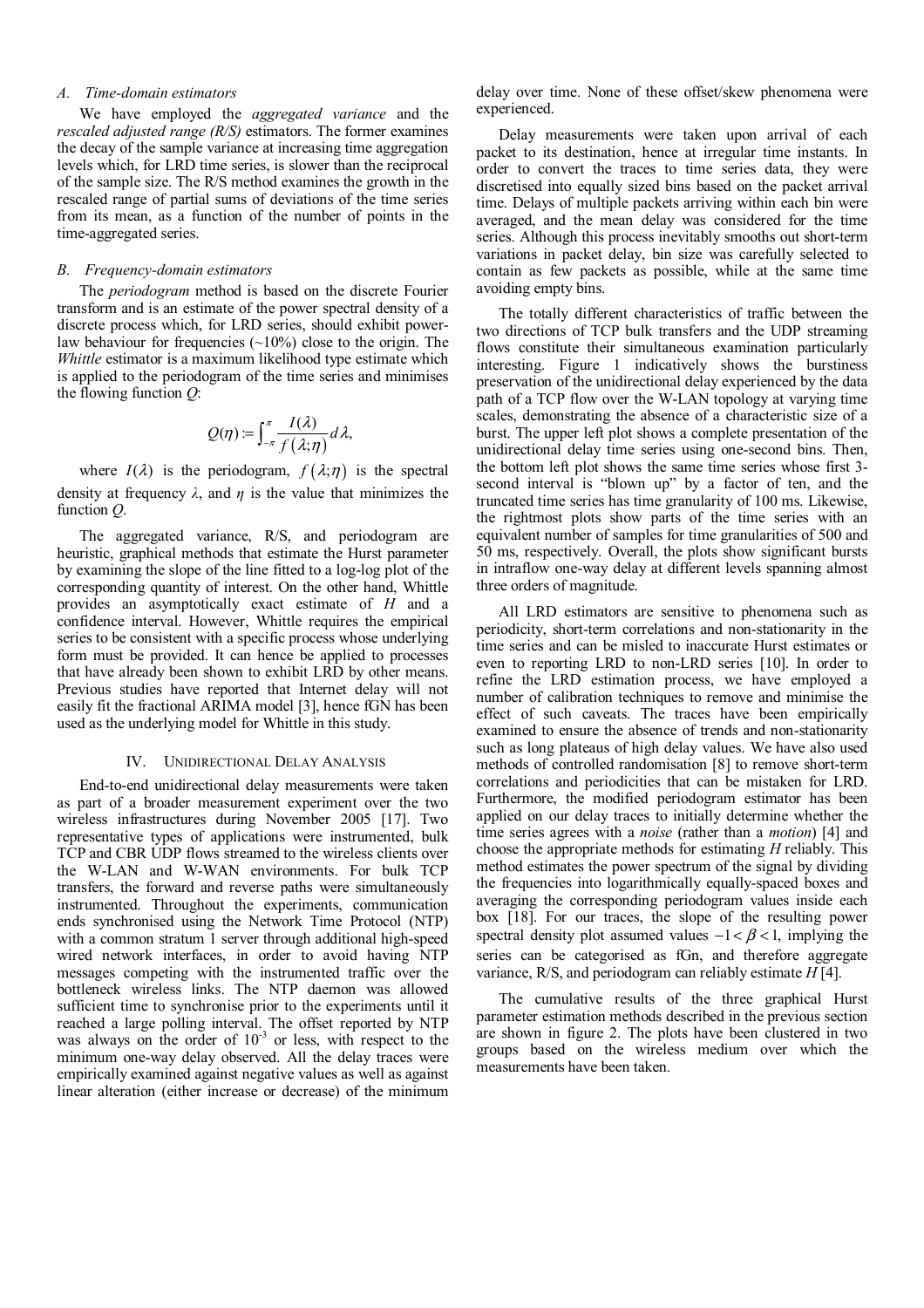

Figure 1. Stochastic Self-Similarity – burstiness preservation across time scales of 50 ms, 100 ms, 500 ms, and 1000 ms for the bulk TCP data path over the W-LAN network

Within each group, each row-triplet shows the graphical output in log-log scale of the aggregated variance, R/S and periodogram estimation methods for the TCP data, reverse and UDP flows, respectively. All the three graphical estimation methods indicate presence of LRD in all three types of flows examined, at different intensities, suggesting that unidirectional delay exhibits long memory characteristics irrespective of the individual transport mechanisms employed. However, all graphical estimators converge to similar values of LRD intensity for unidirectional flows of the same type. On the contrary, although the W-LAN and W-WAN infrastructures assume very different modes of operation, they do not seem to contribute themselves to massively different LRD intensity, i.e. flows of the same type routed over the two different networks exhibit in most cases similar-intensity LRD. The two timedomain methods (aggregated variance and R/S) produce very similar estimates of LRD intensity greater than 0.8 for the endto-end packet delay of the TCP data flow over the W-LAN topology. The periodogram method suggests even stronger intensity  $(-0.95)$ . For the TCP data flow routed over the W-WAN network, LRD intensity is estimated between 0.7 and 0.8 by all three methods. In this case, there is a greater divergence between the estimates produced by the two time-domain methods  $(-0.1)$ , and the periodogram estimate lies between the other two. For both networks, the data path of the bulk TCP transfers seem to exhibit quite strong LRD  $(>0.73)$  as this is indicated by all three graphical estimation methods. Regarding the packet delay of the TCP acknowledgment path flows over both wireless networks, all three methods agree on much more conservative LRD estimates. Over W-LAN, the Hurst exponent is estimated between 0.59 and 0.68, with the aggregated variance and periodogram methods converging at the lower boundary. Likewise, marginal-to-moderate LRD is estimated

for the TCP reverse path delay over W-WAN. The three estimators agree on *H* values between 0.57 and 0.67 with the periodogram estimate lying approximately in the middle between the estimates of the two time-domain methods. There is a greater diversity in the LRD estimates produced by the three graphical methods for the end-to-end delay experienced by the CBR UDP flows over the two wireless topologies. Over W-LAN, the R/S method estimates the Hurst exponent at 0.71, whereas the aggregated variance and the periodogram methods agree on much stronger LRD (>0.9). Over W-WAN, the aggregated variance method suggests moderate LRD  $(-0.67)$ whereas the R/S and the periodogram agree on much greater *H* estimates (>0.9). After all the delay series being found to exhibit LRD by the three 'detection' estimators, *Whittle* was subsequently employed and the corresponding *H* estimates are shown in table I. With the single exception of the UDP streaming flow over the W-WAN topology, the Whittle method produces more conservative Hurst exponent estimates than the three graphical estimators. For the TCP data path flows, it suggests stronger intensity for the W-LAN traffic  $(>0.7)$  and moderate intensity for the W-WAN flows. The marginal-tomoderate intensity for the TCP reverse path flows is also supported by Whittle which produces *H* estimates just above 0.5 (<0.56). For the UDP flows, Whittle suggests moderate-tostrong LRD intensity assuming *H* values of ~0.69 and ~0.74 for traffic routed over the W-LAN and the W-WAN topologies, respectively. With two exceptions, the 95% C.I. is less than or equal to 0.03. For the delays experienced by the TCP data path and the UDP streaming flow over the W-WAN topology, the 95% C.I. reaches 0.14 and a 0.2, respectively.

## V. DISCUSSION

Although all four estimators report LRD in the unidirectional delay experienced by all flows routed over the two wireless networks, there is certain diversity regarding the intensity of LRD between the different estimators. Whittle, in most cases provides a narrow 95% C.I. which suffice to characterise weak, moderate and strong LRD. Additional methods based on wavelets have also been developed [1] for LRD estimation, yet lately a consistent overestimation of the Hurst parameter on synthesized LRD series has been reported [10]. What is indisputable, however, are computed sample statistics such as ACF which exhibit nontrivial correlations at large lags.

Figure 3 indicatively shows the ACFs of the packet delay for the TCP data, reverse, and UDP flows over the W-LAN topology, respectively. It is evident that for the TCP data and UDP flows, the ACFs follow asymptotic decay, in accordance to moderate-to-strong LRD estimated by all the methods. On the contrary, for the TCP reverse path where marginal LRD was reported, the ACF initially decays asymptotically, but after a certain lag drops to zero and subsequently remains within its 95% C.I. Similar behaviour has been observed for the corresponding flows routed over the W-WAN topology. We have also examined the tail behaviour of our delay distributions in order to assess the effect of variability and consistency with fGn. Using the Log-Log Complementary Distribution (LLCD) plot, the tail index of the distribution can be computed as the slope for the random variable above some threshold value.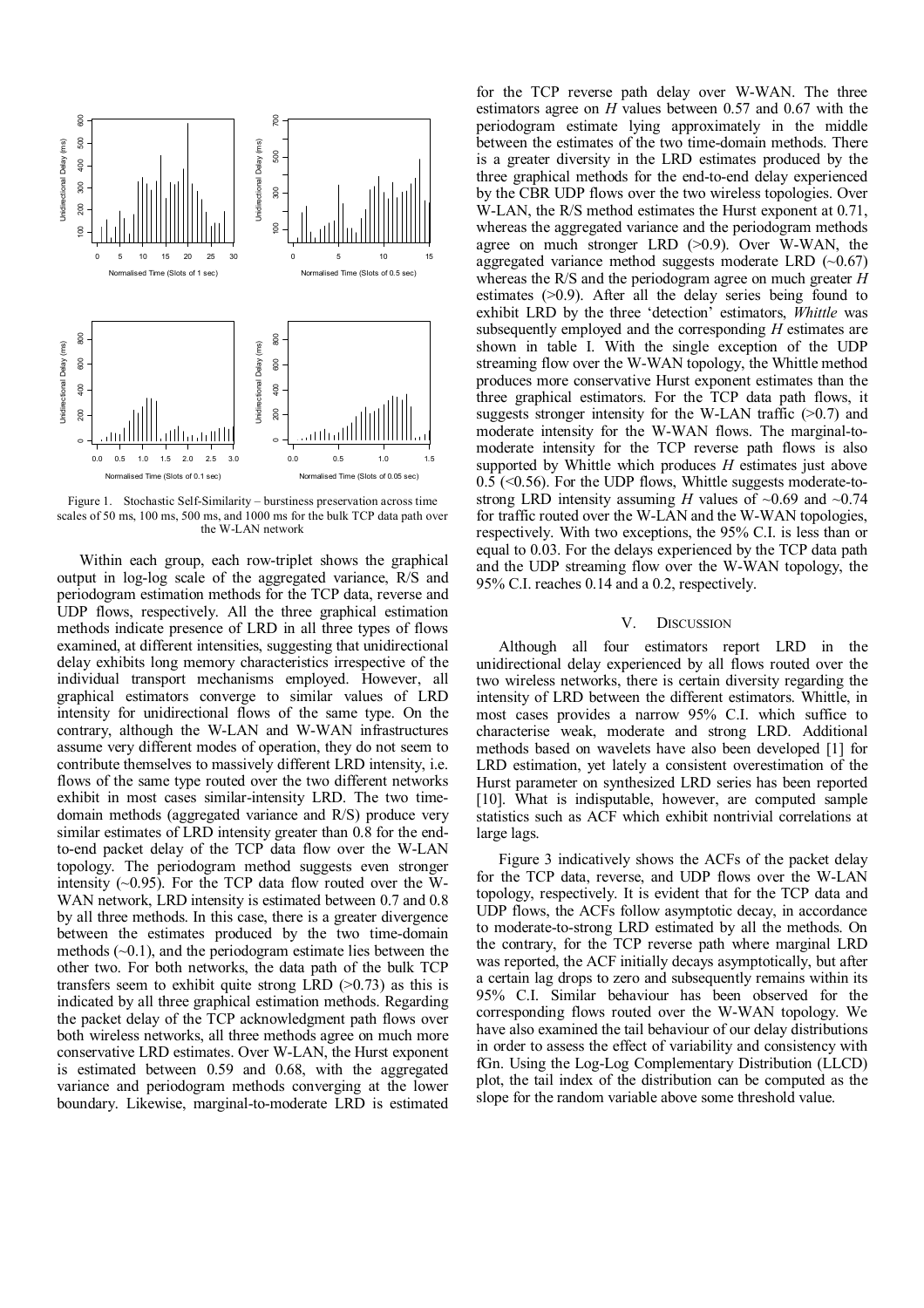

Figure 2. The three graphical LRD estimation methods applied to the three different flow types routed over the (a) W-LAN and (b) W-WAN configurations, respectively. (Upper row): TCP data path. (Middle row): TCP reverse path. (Lower row): CBR UDP streaming flow. In each row triplet:- (Leftmost plot): Aggregated Variance method. (Middle plot): R/S method. (Rightmost plot): Periodogram method.

TABLE I. HURST EXPONENT ESTIMATES USING THE WHITTLE METHOD

| <b>Microflow</b>         | <b>Whittle Estimator</b><br>H estimate & 95% C.I. |
|--------------------------|---------------------------------------------------|
| TCP data path [W-LAN]    | $0.7386717 \pm 0.025$                             |
| TCP data path [W-WAN]    | $0.599419 \pm 0.15$                               |
| TCP reverse path [W-LAN] | $0.5523367 \pm 0.007$                             |
| TCP reverse path [W-WAN] | $0.5282069 \pm 0.014$                             |
| CBR UDP [W-LAN]          | $0.6865489 \pm 0.003$                             |
| <b>CBR UDP [W-WAN]</b>   | $0.741881 \pm 0.20$                               |

Figure 4 shows the LLCD plots of the unidirectional flows with moderate-to-strong LRD over the two wireless media. Each plot also includes the LLCD of an analogous rate (1/mean) and size exponential distribution. It can be seen that, mainly, the tails of the distributions decay at a sub-exponential rate. For the UDP flow over the W-LAN network, the tail, although heavier than exponential, has an index greater than 2. Hence the distribution is not considered as heavy-tailed in the traditional infinite variance sense. The non-heavy-tailness of the distributions is consistent with fGn. However, LRD behaviour exhibited by packet delay over all wireless paths can have an intimate relationship with other, heavy-tailed network phenomena at the level of individual store-and-forward engines, queues, and transport-layer mechanisms.

## VI. CONCLUSION

We have examined the unidirectional delay behaviour of different traffic types routed over diverse wireless topologies, which admittedly suffer from disproportionally large and variable delays with respect to wired network infrastructures. After rigorous analysis we found clear LRD behaviour in the packet delay of bulk TCP data path and UDP traffic, implying highly variable delays for arbitrary long time intervals. This result can hence have a significant impact on the design of packetisation mechanisms towards improving the end-to-end network service delivery.

Accurate estimation of LRD intensity proved rather challenging. Nevertheless, estimators seem to all agree on a coarser classification of weak-moderate-strong LRD.

Although the analysis concentrated on IPv6 flows, we believe that similar behaviour will be evident to IPv4 traffic, since the same transport mechanisms handle end-to-end communication on top of both versions of the Internet Protocol. Whether intermediate routers actually handle both IPv4 and IPv6 traffic identically and how this can influence the end-toend packet delay, deserves further experimental investigation.